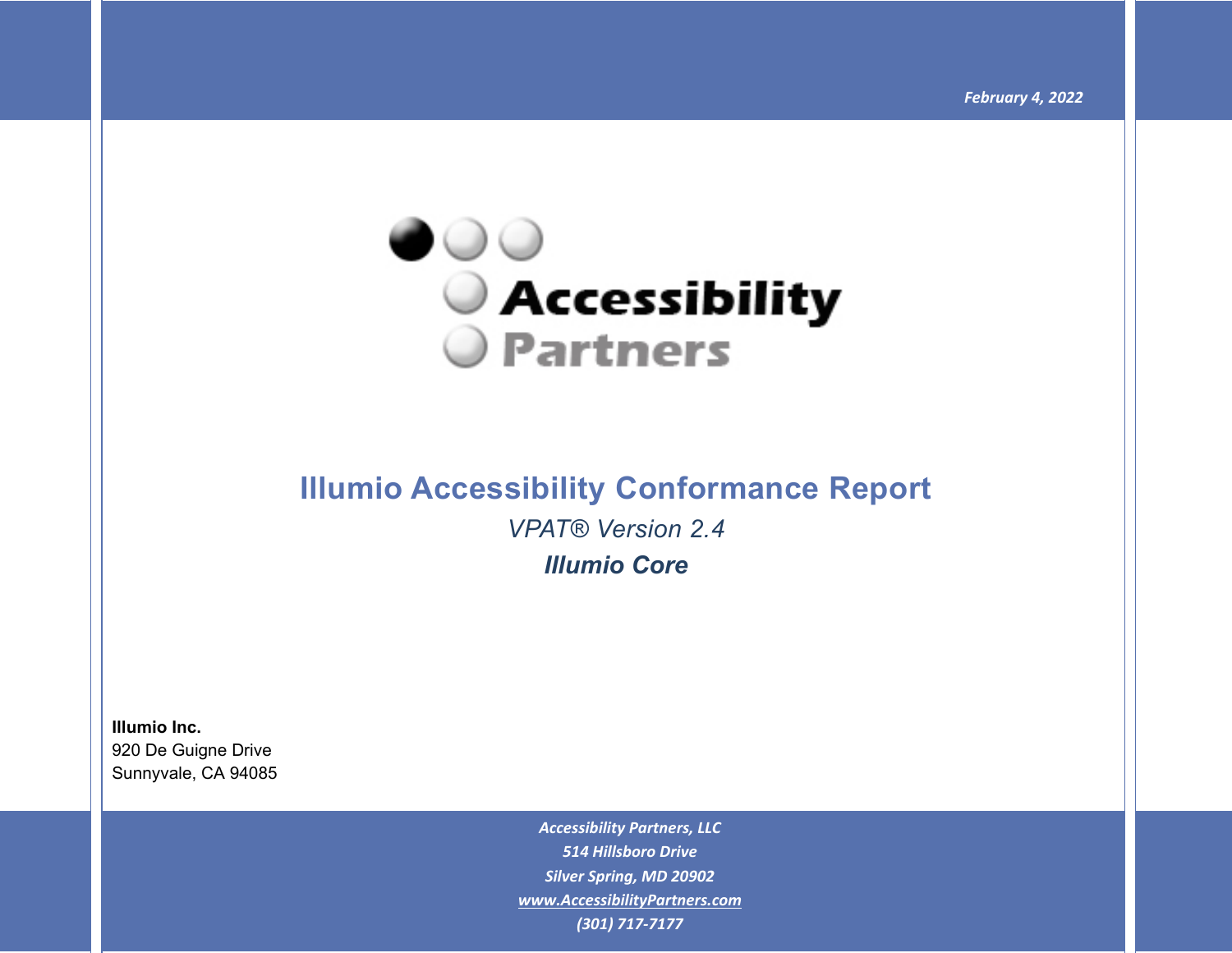Illumio Core

### **Name of Product/Version**

**Name of Product:** Illumio Core **Version:** 21.5.3

#### **Product Description**

This product is Illumio's Core web application.

### **Notes**

This Voluntary Product Accessibility Template (VPAT) provides guidance on the accessibility characteristics of **Illumio Core** as of **February 4, 2022** and is only valid for the version and date it was tested.

## **Evaluation Methods Used**

Assistive technology products used as part of testing included Freedom Scientific JAWS 2022, NVDA 2021.4, Freedom Scientific ZoomText 2020, Microsoft Windows accessibility features, and keyboard-only control. Testing was performed with this assistive technology on Edge, Chrome, and Firefox on Windows 10.

## **Applicable Standards/Guidelines**

This report covers the degree of conformance for the following accessibility standard/guidelines:

| <b>Standard/Guideline</b>                                                          | <b>Included In Report</b> |
|------------------------------------------------------------------------------------|---------------------------|
| Web Content Accessibility Guidelines 2.0                                           | Level A (Yes)             |
|                                                                                    | Level AA (Yes)            |
|                                                                                    | Level AAA (No)            |
| Revised Section 508 standards published January 18, 2017 and corrected January 22, | Yes                       |
| 2018                                                                               |                           |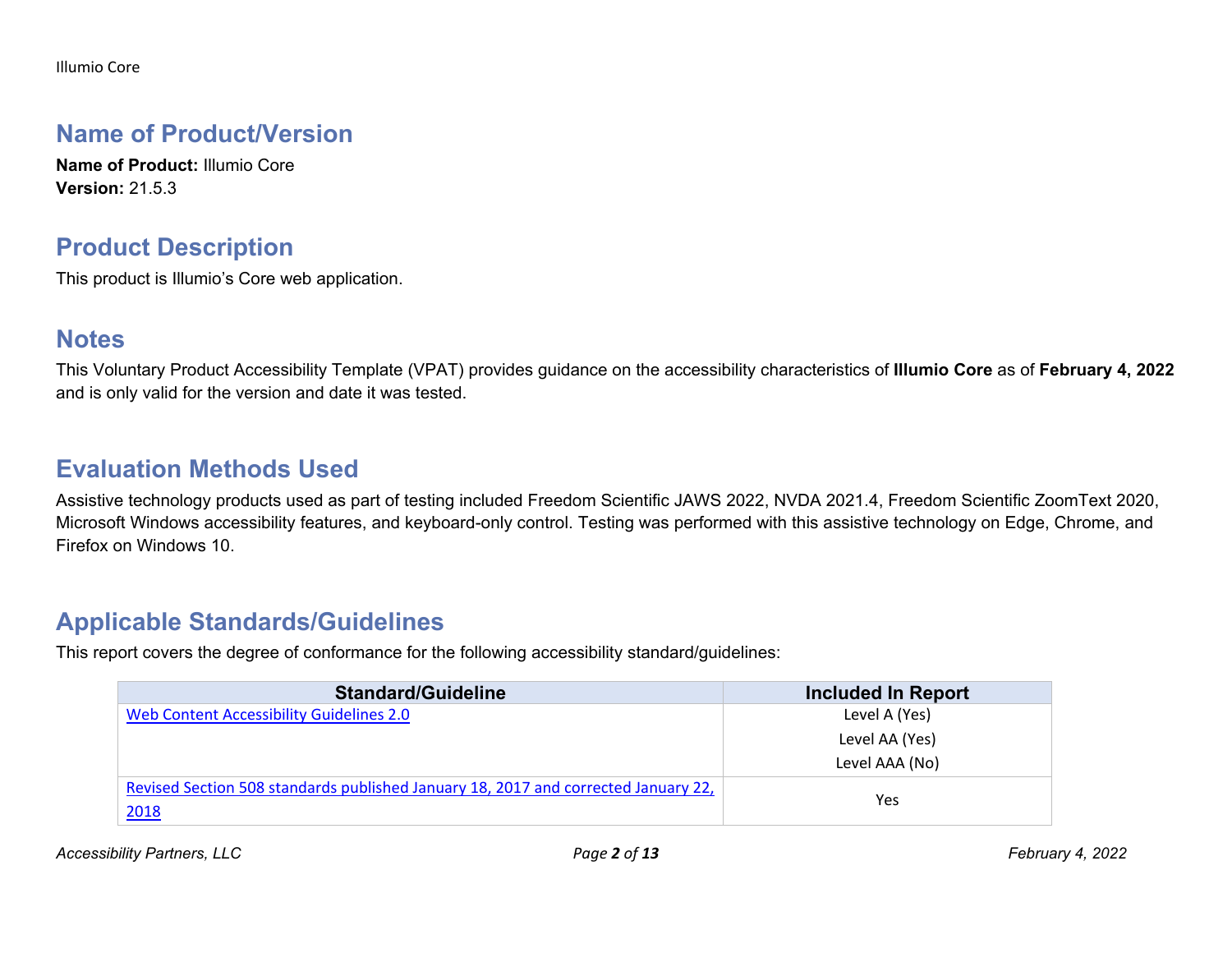| <b>EN 301 549 Accessibility requirements suitable for public procurement of ICT</b> | Nc |
|-------------------------------------------------------------------------------------|----|
| products and services in Europe, - V2.1.2 (2018-08)                                 |    |

#### **Terms**

The terms used in the Conformance Level information are defined as follows:

- **Supports**: The functionality of the product has at least one method that meets the criterion without known defects or meets with equivalent facilitation.
- **Partially Supports**: Some functionality of the product does not meet the criterion.
- **Does Not Support:** The majority of product functionality does not meet the criterion.
- **Not Applicable**: The criterion is not relevant to the product.
- **Not Evaluated**: The product has not been evaluated against the criterion. This can be used only in WCAG 2.0 Level AAA.

# **WCAG 2.0 Report**

Tables 1 and 2 also document conformance with:

- Chapter 5 501.1 Scope, 504.2 Content Creation or Editing
- Chapter 6 602.3 Electronic Support Documentation.

Note: When reporting on conformance with the WCAG 2.0 Success Criteria, they are scoped for full pages, complete processes, and accessibility-supported ways of using technology as documented in the [WCAG 2.0 Conformance Requirements.](https://www.w3.org/TR/WCAG20/#conformance-reqs)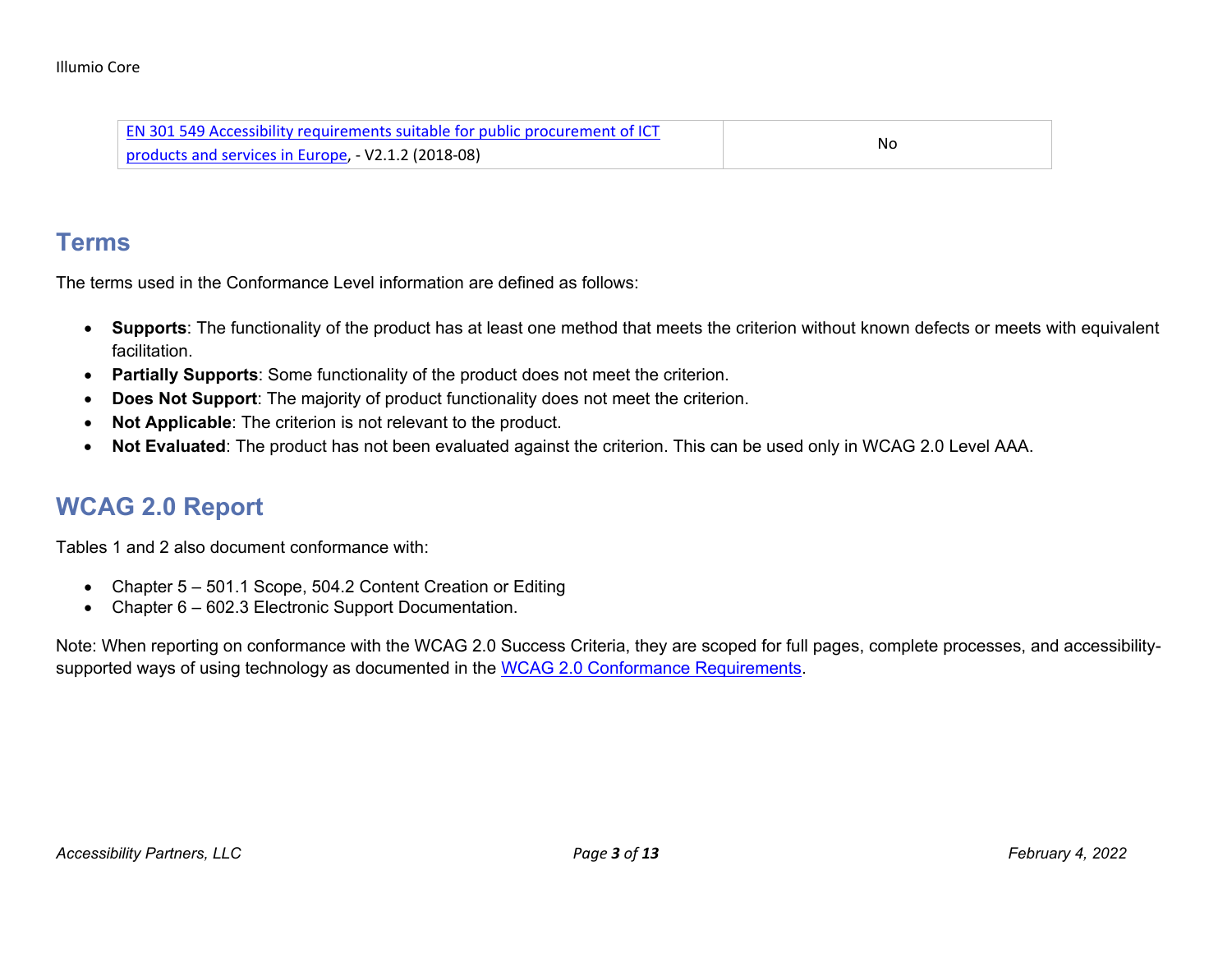## **Table 1: Success Criteria, Level A**

| <b>Criteria</b>                                                      | <b>Conformance Level</b>  | <b>Remarks and Explanations</b>                       |
|----------------------------------------------------------------------|---------------------------|-------------------------------------------------------|
| 1.1.1 Non-text Content (Level A)                                     |                           |                                                       |
| Also applies to:                                                     |                           | Some images have alternative text. Some graphical     |
| 2017 Section 508                                                     | <b>Partially Supports</b> | buttons and map graphics do not have alternative      |
| 501 (Web)(Software)                                                  |                           | text.                                                 |
| 602.3 (Support Docs)                                                 |                           |                                                       |
| 1.2.1 Audio-only and Video-only (Prerecorded) (Level A)              |                           |                                                       |
| Also applies to:                                                     |                           |                                                       |
| 2017 Section 508                                                     | Not Applicable            | No time-based media present.                          |
| 501 (Web)(Software)<br>$\bullet$                                     |                           |                                                       |
| 602.3 (Support Docs)<br>$\bullet$                                    |                           |                                                       |
| 1.2.2 Captions (Prerecorded) (Level A)                               |                           |                                                       |
| Also applies to:                                                     |                           |                                                       |
| 2017 Section 508                                                     | Not Applicable            | No time-based media present.                          |
| 501 (Web)(Software)                                                  |                           |                                                       |
| 602.3 (Support Docs)                                                 |                           |                                                       |
| 1.2.3 Audio Description or Media Alternative (Prerecorded) (Level A) |                           |                                                       |
| Also applies to:                                                     |                           |                                                       |
| 2017 Section 508                                                     | Not Applicable            | No time-based media present.                          |
| 501 (Web)(Software)<br>$\bullet$                                     |                           |                                                       |
| 602.3 (Support Docs)<br>$\bullet$                                    |                           |                                                       |
|                                                                      |                           | Headings are not used throughout the application.     |
| 1.3.1 Info and Relationships (Level A)                               |                           |                                                       |
| Also applies to:                                                     |                           | Data tables do not denote their column headers in     |
| 2017 Section 508                                                     | <b>Partially Supports</b> | some areas.                                           |
| 501 (Web)(Software)                                                  |                           |                                                       |
| 602.3 (Support Docs)                                                 |                           | Some autocomplete fields, edit fields, and checkboxes |
|                                                                      |                           | are not explicitly labeled.                           |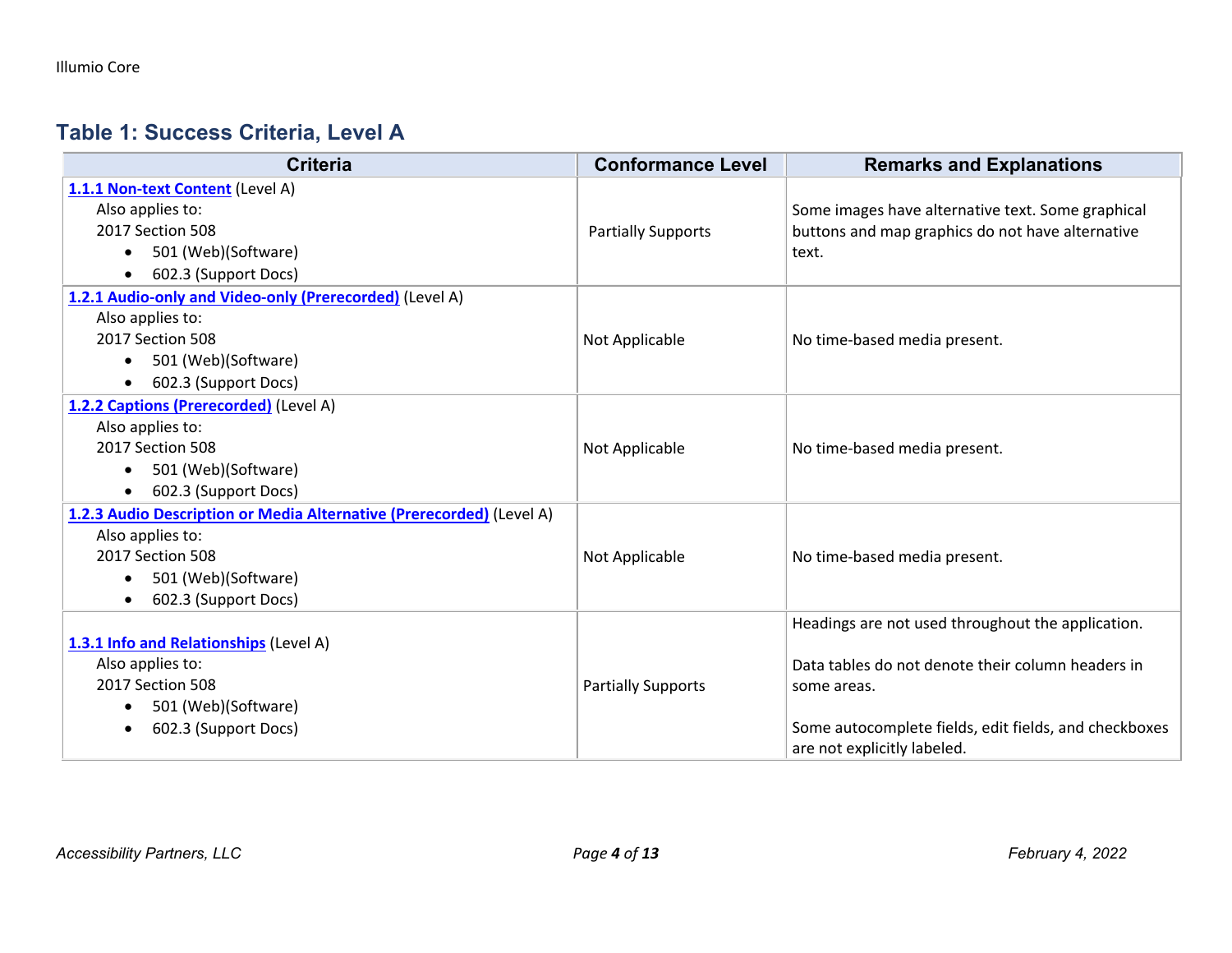| <b>Criteria</b>                         | <b>Conformance Level</b>  | <b>Remarks and Explanations</b>                                                             |
|-----------------------------------------|---------------------------|---------------------------------------------------------------------------------------------|
| 1.3.2 Meaningful Sequence (Level A)     |                           |                                                                                             |
| Also applies to:                        |                           | Correct reading sequences can be programmatically                                           |
| 2017 Section 508                        | Supports                  | determined.                                                                                 |
| 501 (Web)(Software)<br>$\bullet$        |                           |                                                                                             |
| 602.3 (Support Docs)<br>$\bullet$       |                           |                                                                                             |
| 1.3.3 Sensory Characteristics (Level A) |                           |                                                                                             |
| Also applies to:                        |                           | Instructions and content do not rely solely on sensory                                      |
| 2017 Section 508                        | Supports                  | characteristics of components.                                                              |
| 501 (Web)(Software)<br>$\bullet$        |                           |                                                                                             |
| 602.3 (Support Docs)<br>$\bullet$       |                           |                                                                                             |
| 1.4.1 Use of Color (Level A)            |                           |                                                                                             |
| Also applies to:                        |                           | Color is not used as the sole means of conveying                                            |
| 2017 Section 508                        | <b>Partially Supports</b> | information in some areas. The Illumination Map and<br>some progress meters use color only. |
| 501 (Web)(Software)<br>$\bullet$        |                           |                                                                                             |
| 602.3 (Support Docs)<br>$\bullet$       |                           |                                                                                             |
| 1.4.2 Audio Control (Level A)           |                           |                                                                                             |
| Also applies to:                        |                           | No videos or audio recordings launch automatically                                          |
| 2017 Section 508                        | Not Applicable            | when a page is loaded.                                                                      |
| 501 (Web)(Software)<br>$\bullet$        |                           |                                                                                             |
| 602.3 (Support Docs)                    |                           |                                                                                             |
| 2.1.1 Keyboard (Level A)                |                           |                                                                                             |
| Also applies to:                        |                           | The application is keyboard operable in some areas.                                         |
| 2017 Section 508                        | <b>Partially Supports</b> | Some controls (i.e., the main menu, links, Maps,                                            |
| 501 (Web)(Software)<br>$\bullet$        |                           | tooltips, table headers) are not keyboard operable.                                         |
| 602.3 (Support Docs)<br>$\bullet$       |                           |                                                                                             |
| 2.1.2 No Keyboard Trap (Level A)        |                           |                                                                                             |
| Also applies to:                        |                           |                                                                                             |
| 2017 Section 508                        | Does Not Support          | A keyboard trap is present on the Events page.                                              |
| 501 (Web)(Software)                     |                           |                                                                                             |
| 602.3 (Support Docs)<br>$\bullet$       |                           |                                                                                             |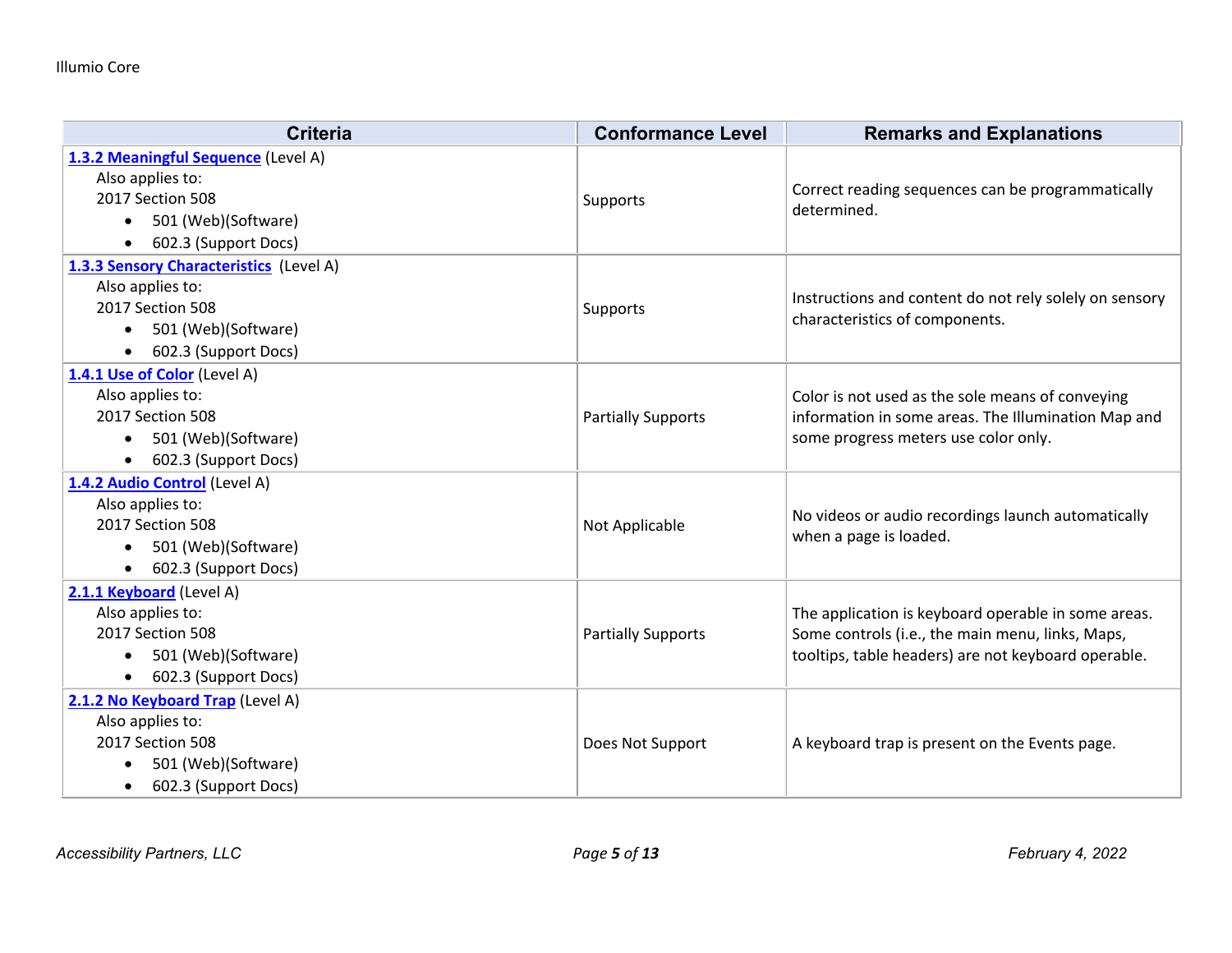| <b>Criteria</b>                                          | <b>Conformance Level</b>  | <b>Remarks and Explanations</b>                                 |
|----------------------------------------------------------|---------------------------|-----------------------------------------------------------------|
| 2.2.1 Timing Adjustable (Level A)<br>Also applies to:    |                           | A sufficient warning is provided to the user before             |
| 2017 Section 508                                         | Supports                  | timeout occurs.                                                 |
| 501 (Web)(Software)<br>$\bullet$                         |                           |                                                                 |
| 602.3 (Support Docs)<br>$\bullet$                        |                           |                                                                 |
| 2.2.2 Pause, Stop, Hide (Level A)                        |                           |                                                                 |
| Also applies to:<br>2017 Section 508                     | Supports                  | Application does not contain content that needs the             |
| 501 (Web)(Software)<br>$\bullet$                         |                           | ability to be paused, stopped, or hidden.                       |
| 602.3 (Support Docs)                                     |                           |                                                                 |
| 2.3.1 Three Flashes or Below Threshold (Level A)         |                           |                                                                 |
| Also applies to:                                         |                           | Flashing or blinking does not occur in the prohibited<br>range. |
| 2017 Section 508                                         | Supports                  |                                                                 |
| 501 (Web)(Software)                                      |                           |                                                                 |
| 602.3 (Support Docs)                                     |                           |                                                                 |
| 2.4.1 Bypass Blocks (Level A)                            |                           |                                                                 |
| Also applies to:                                         |                           | The application does not have the option to skip                |
| 2017 Section 508                                         | Does Not Support          | repetitive navigational links of the main menu.                 |
| 501 (Web)(Software) – Does not apply to non-web software |                           |                                                                 |
| 602.3 (Support Docs) – Does not apply to non-web docs    |                           |                                                                 |
| 2.4.2 Page Titled (Level A)                              |                           |                                                                 |
| Also applies to:<br>2017 Section 508                     |                           |                                                                 |
| 501 (Web)(Software)                                      | Supports                  | Pages contain descriptive titles.                               |
| 602.3 (Support Docs)                                     |                           |                                                                 |
| 2.4.3 Focus Order (Level A)                              |                           |                                                                 |
| Also applies to:                                         |                           |                                                                 |
| 2017 Section 508                                         | <b>Partially Supports</b> | Focus order follows reading order in some areas.                |
| 501 (Web)(Software)                                      |                           | Some dialogs do not receive focus when opened.                  |
| 602.3 (Support Docs)                                     |                           |                                                                 |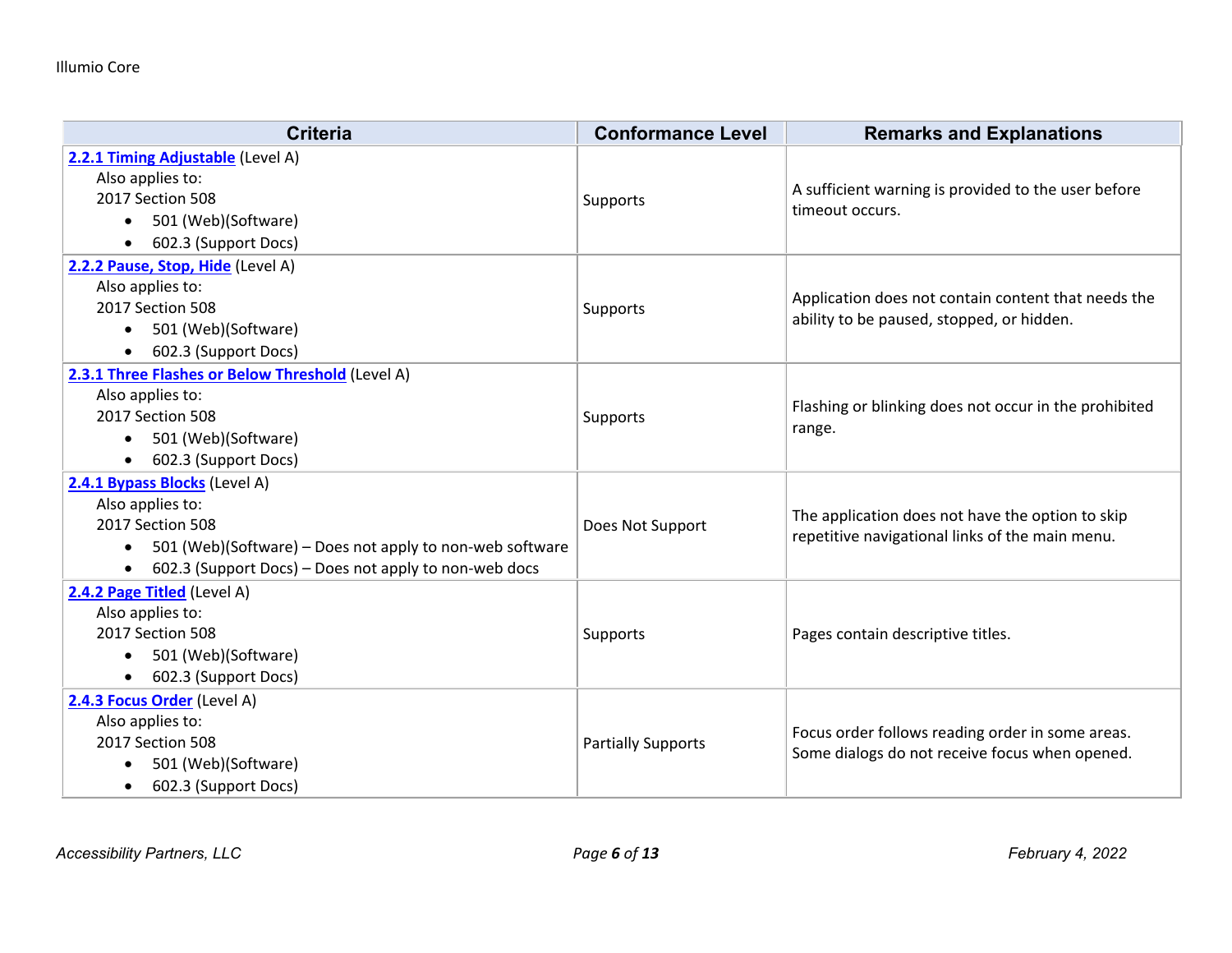| <b>Criteria</b>                               | <b>Conformance Level</b>  | <b>Remarks and Explanations</b>                                                                                                                       |
|-----------------------------------------------|---------------------------|-------------------------------------------------------------------------------------------------------------------------------------------------------|
| 2.4.4 Link Purpose (In Context) (Level A)     |                           |                                                                                                                                                       |
| Also applies to:                              |                           | The purpose of each link can be determined from the<br>link text together with context.                                                               |
| 2017 Section 508                              | <b>Supports</b>           |                                                                                                                                                       |
| 501 (Web)(Software)<br>$\bullet$              |                           |                                                                                                                                                       |
| 602.3 (Support Docs)                          |                           |                                                                                                                                                       |
| 3.1.1 Language of Page (Level A)              |                           |                                                                                                                                                       |
| Also applies to:                              |                           | The default human language can be programmatically                                                                                                    |
| 2017 Section 508                              | <b>Supports</b>           | determined.                                                                                                                                           |
| 501 (Web)(Software)<br>$\bullet$              |                           |                                                                                                                                                       |
| 602.3 (Support Docs)                          |                           |                                                                                                                                                       |
| 3.2.1 On Focus (Level A)                      |                           |                                                                                                                                                       |
| Also applies to:                              |                           | Gaining focus on components does not initiate a<br>change of context.                                                                                 |
| 2017 Section 508                              | Supports                  |                                                                                                                                                       |
| 501 (Web)(Software)                           |                           |                                                                                                                                                       |
| 602.3 (Support Docs)                          |                           |                                                                                                                                                       |
| 3.2.2 On Input (Level A)                      |                           |                                                                                                                                                       |
| Also applies to:                              |                           | Changing the setting of user interface components                                                                                                     |
| 2017 Section 508                              | Supports                  | does not automatically cause a change of context.                                                                                                     |
| 501 (Web)(Software)<br>$\bullet$              |                           |                                                                                                                                                       |
| 602.3 (Support Docs)                          |                           |                                                                                                                                                       |
| <b>3.3.1 Error Identification (Level A)</b>   |                           |                                                                                                                                                       |
| Also applies to:                              |                           | Error messages are displayed on forms when fields are<br>empty or improperly formatted in some areas. On<br>some pages, errors are not given in text. |
| 2017 Section 508                              | <b>Partially Supports</b> |                                                                                                                                                       |
| 501 (Web)(Software)                           |                           |                                                                                                                                                       |
| 602.3 (Support Docs)                          |                           |                                                                                                                                                       |
| <b>3.3.2 Labels or Instructions (Level A)</b> |                           |                                                                                                                                                       |
| Also applies to:                              |                           |                                                                                                                                                       |
| 2017 Section 508                              | <b>Supports</b>           | Visual labels are provided.                                                                                                                           |
| 501 (Web)(Software)                           |                           |                                                                                                                                                       |
| 602.3 (Support Docs)<br>$\bullet$             |                           |                                                                                                                                                       |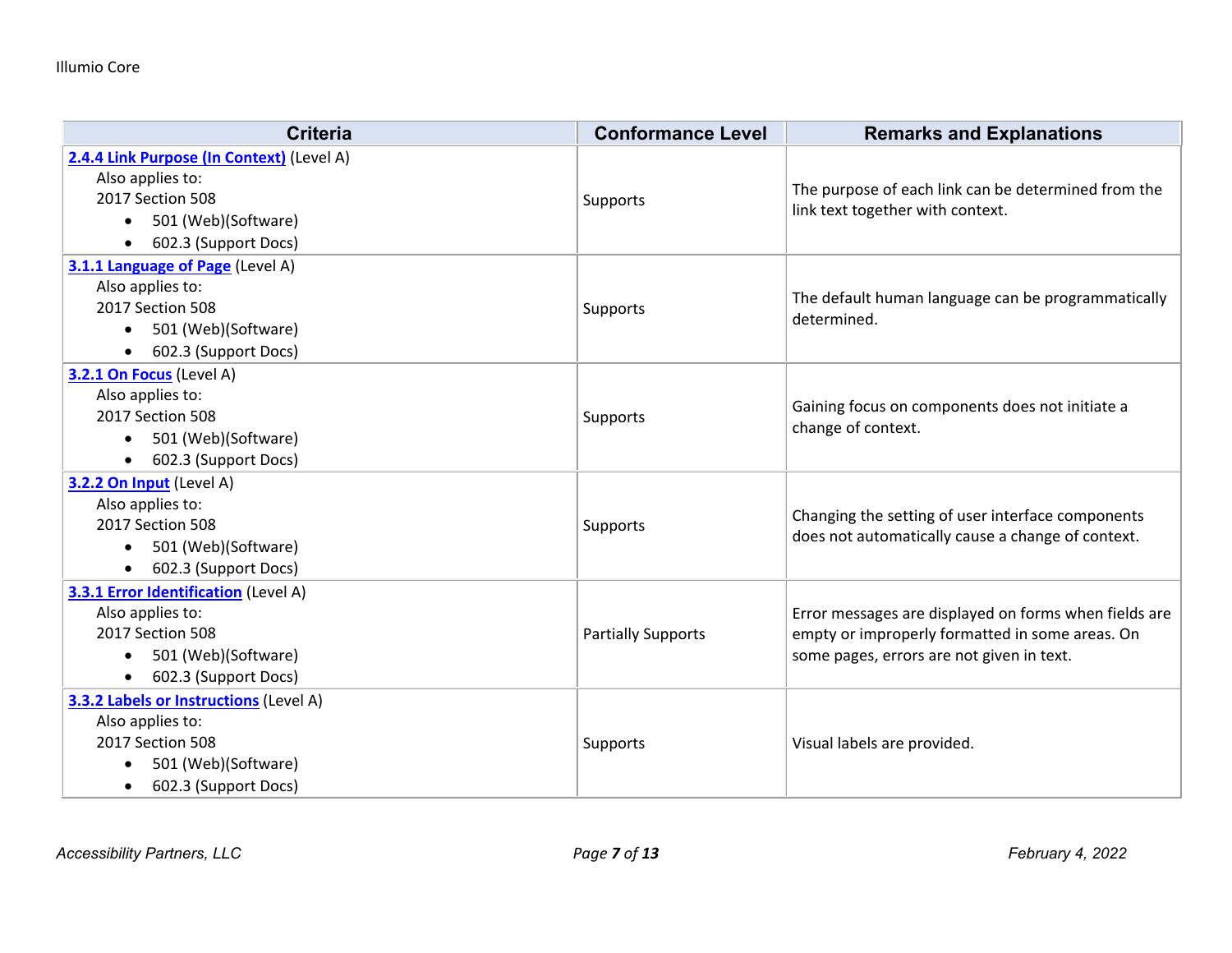| <b>Criteria</b>                                                                                                                       | <b>Conformance Level</b>  | <b>Remarks and Explanations</b>                                                                                                                                                                                                                                                            |
|---------------------------------------------------------------------------------------------------------------------------------------|---------------------------|--------------------------------------------------------------------------------------------------------------------------------------------------------------------------------------------------------------------------------------------------------------------------------------------|
| 4.1.1 Parsing (Level A)<br>Also applies to:<br>2017 Section 508<br>501 (Web)(Software)<br>602.3 (Support Docs)                        | <b>Partially Supports</b> | The application shows parsing errors when running a<br>markup validation service.                                                                                                                                                                                                          |
| 4.1.2 Name, Role, Value (Level A)<br>Also applies to:<br>2017 Section 508<br>501 (Web)(Software)<br>602.3 (Support Docs)<br>$\bullet$ | <b>Partially Supports</b> | The application provides name, role, state and value<br>information to assistive technology for some<br>components.<br>Some components (e.g., tooltips, autocomplete,<br>dropdowns, tabs, error messages) do not provide<br>some required information (e.g., name, role, state,<br>value). |

## **Table 2: Success Criteria, Level AA**

| <b>Criteria</b>                                  | <b>Conformance Level</b> | <b>Remarks and Explanations</b> |
|--------------------------------------------------|--------------------------|---------------------------------|
| 1.2.4 Captions (Live) (Level AA)                 |                          |                                 |
| Also applies to:                                 |                          |                                 |
| 2017 Section 508                                 | Not Applicable           | No time-based media present.    |
| 501 (Web)(Software)<br>$\bullet$                 |                          |                                 |
| 602.3 (Support Docs)<br>$\bullet$                |                          |                                 |
| 1.2.5 Audio Description (Prerecorded) (Level AA) |                          |                                 |
| Also applies to:                                 |                          |                                 |
| 2017 Section 508                                 | Not Applicable           | No time-based media present.    |
| 501 (Web)(Software)<br>$\bullet$                 |                          |                                 |
| 602.3 (Support Docs)<br>$\bullet$                |                          |                                 |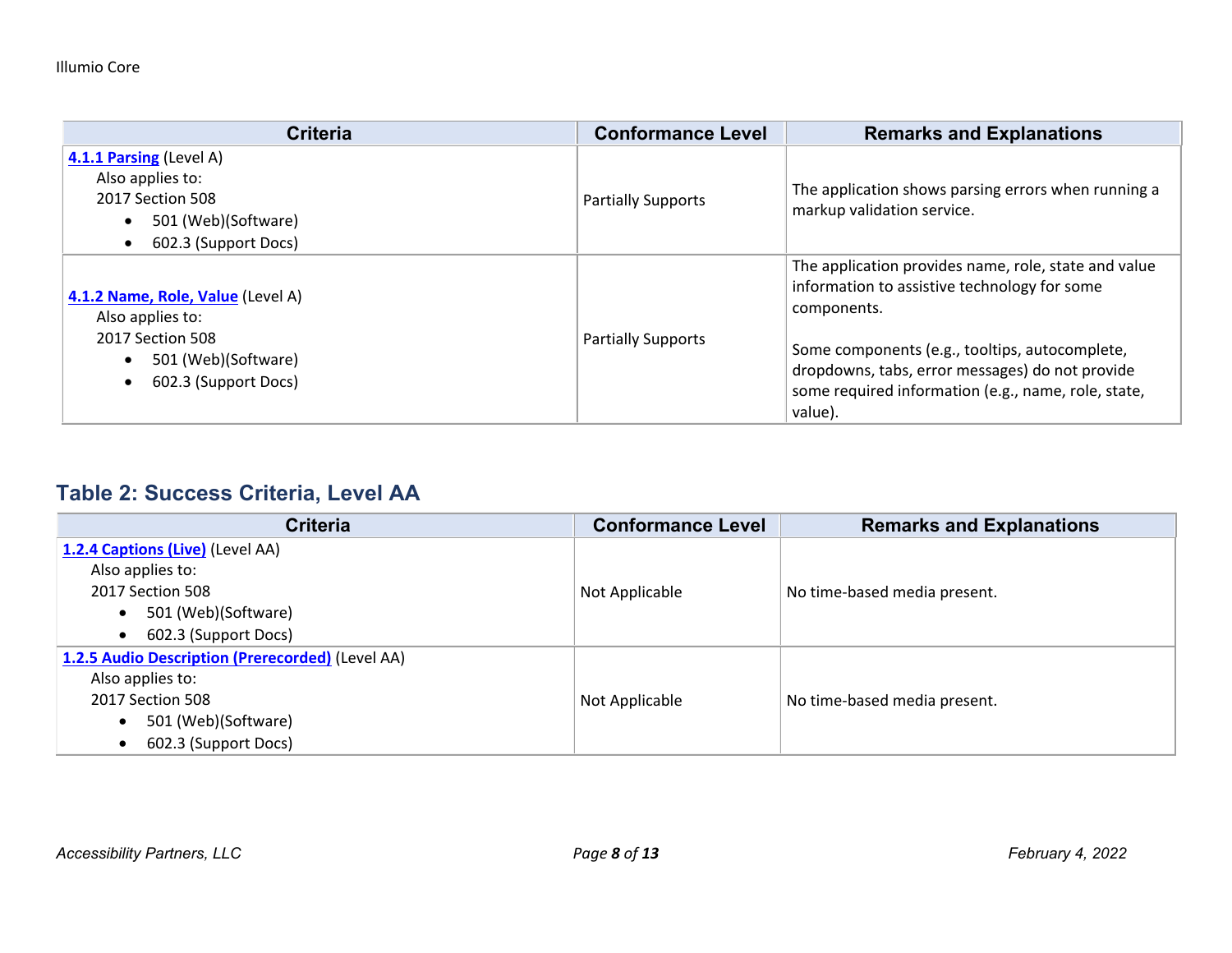| <b>Criteria</b>                                                    | <b>Conformance Level</b>  | <b>Remarks and Explanations</b>                          |
|--------------------------------------------------------------------|---------------------------|----------------------------------------------------------|
| 1.4.3 Contrast (Minimum) (Level AA)                                |                           | Some areas of the application meet the required          |
| Also applies to:                                                   |                           | contrast ratios.                                         |
| 2017 Section 508                                                   | <b>Partially Supports</b> |                                                          |
| 501 (Web)(Software)                                                |                           | Some areas (e.g., main menu, buttons) do not meet the    |
| 602.3 (Support Docs)<br>$\bullet$                                  |                           | required 4.5:1 contrast ratio.                           |
| 1.4.4 Resize text (Level AA)                                       |                           |                                                          |
| Also applies to:                                                   |                           | Text can be resized without loss of content or           |
| 2017 Section 508                                                   | Supports                  | functionality.                                           |
| 501 (Web)(Software)                                                |                           |                                                          |
| 602.3 (Support Docs)                                               |                           |                                                          |
| 1.4.5 Images of Text (Level AA)                                    |                           |                                                          |
| Also applies to:                                                   |                           |                                                          |
| 2017 Section 508                                                   | Supports                  | Images of text are not used.                             |
| 501 (Web)(Software)                                                |                           |                                                          |
| 602.3 (Support Docs)                                               |                           |                                                          |
| 2.4.5 Multiple Ways (Level AA)                                     |                           |                                                          |
| Also applies to:                                                   |                           | There are multiple ways to navigate to many pages        |
| 2017 Section 508                                                   | Supports                  | throughout the application; this includes the ability to |
| 501 (Web)(Software) – Does not apply to non-web software           |                           | search.                                                  |
| 602.3 (Support Docs) - Does not apply to non-web docs<br>$\bullet$ |                           |                                                          |
| 2.4.6 Headings and Labels (Level AA)                               |                           |                                                          |
| Also applies to:                                                   |                           |                                                          |
| 2017 Section 508                                                   | Supports                  | Headings and labels describe topic or purpose.           |
| 501 (Web)(Software)                                                |                           |                                                          |
| 602.3 (Support Docs)<br>$\bullet$                                  |                           |                                                          |
| 2.4.7 Focus Visible (Level AA)                                     |                           |                                                          |
| Also applies to:                                                   |                           |                                                          |
| 2017 Section 508                                                   | Supports                  | Keyboard focus is well defined.                          |
| 501 (Web)(Software)                                                |                           |                                                          |
| 602.3 (Support Docs)<br>$\bullet$                                  |                           |                                                          |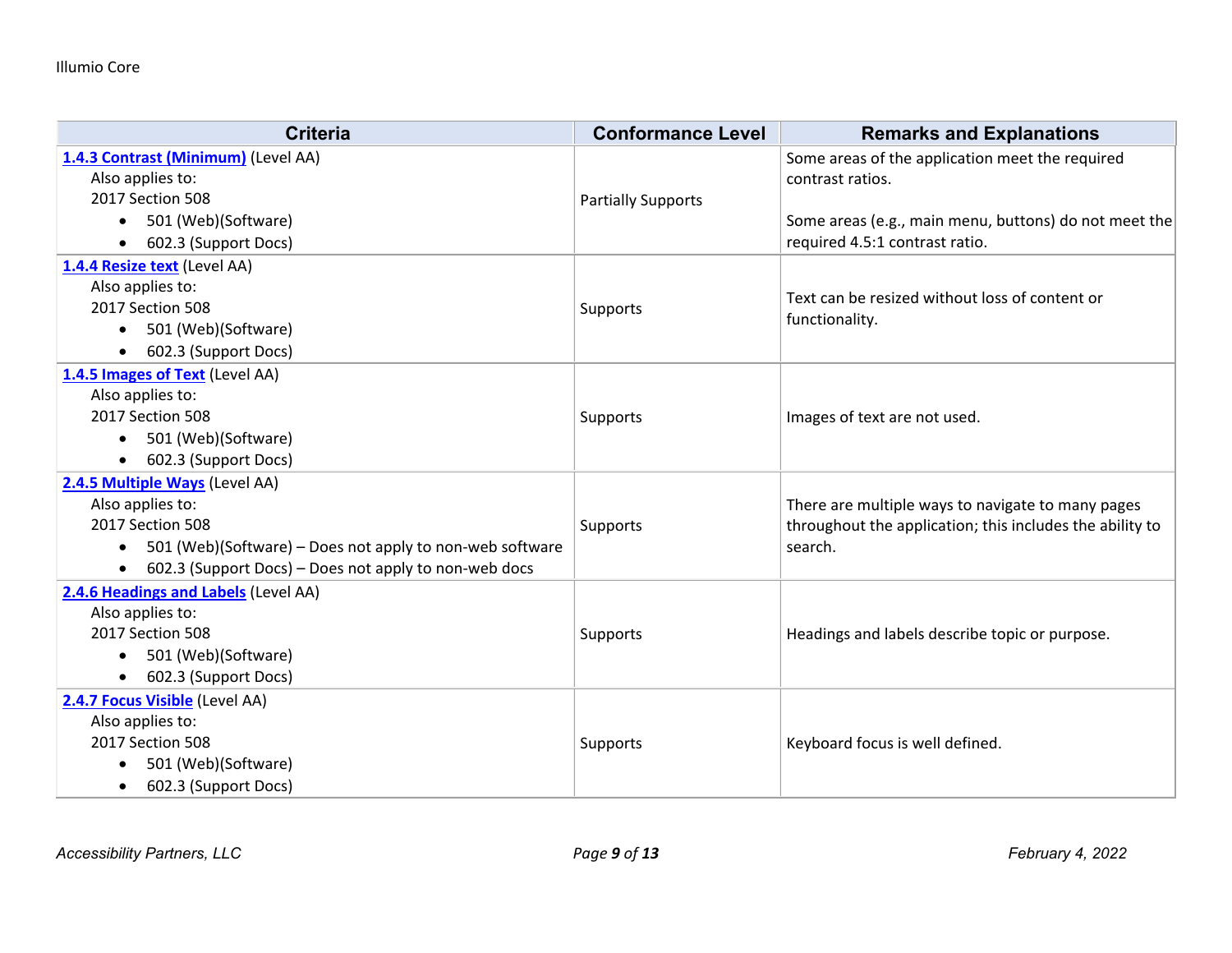| <b>Criteria</b>                                                       | <b>Conformance Level</b>  | <b>Remarks and Explanations</b>                                                                  |
|-----------------------------------------------------------------------|---------------------------|--------------------------------------------------------------------------------------------------|
| 3.1.2 Language of Parts (Level AA)                                    |                           |                                                                                                  |
| Also applies to:                                                      |                           | The default human language can be programmatically<br>determined.                                |
| 2017 Section 508                                                      | Supports                  |                                                                                                  |
| 501 (Web)(Software)                                                   |                           |                                                                                                  |
| 602.3 (Support Docs)                                                  |                           |                                                                                                  |
| 3.2.3 Consistent Navigation (Level AA)                                |                           |                                                                                                  |
| Also applies to:                                                      |                           | Consistent navigation occurs throughout the                                                      |
| 2017 Section 508                                                      | Supports                  | application.                                                                                     |
| 501 (Web)(Software) - Does not apply to non-web software<br>$\bullet$ |                           |                                                                                                  |
| 602.3 (Support Docs) – Does not apply to non-web docs                 |                           |                                                                                                  |
| <b>3.2.4 Consistent Identification (Level AA)</b>                     |                           |                                                                                                  |
| Also applies to:                                                      |                           |                                                                                                  |
| 2017 Section 508                                                      | Supports                  | There is consistent identification of components.                                                |
| 501 (Web)(Software) - Does not apply to non-web software              |                           |                                                                                                  |
| 602.3 (Support Docs) – Does not apply to non-web docs                 |                           |                                                                                                  |
| <b>3.3.3 Error Suggestion</b> (Level AA)                              |                           |                                                                                                  |
| Also applies to:                                                      |                           | Error messages are displayed on forms when fields are                                            |
| 2017 Section 508                                                      | <b>Partially Supports</b> | empty or improperly formatted in some areas. On<br>some pages, errors are not given in text.     |
| 501 (Web)(Software)                                                   |                           |                                                                                                  |
| 602.3 (Support Docs)                                                  |                           |                                                                                                  |
| 3.3.4 Error Prevention (Legal, Financial, Data) (Level AA)            |                           |                                                                                                  |
| Also applies to:                                                      | Not Applicable            | Application does not cause legal commitments or<br>financial transactions to occur for the user. |
| 2017 Section 508                                                      |                           |                                                                                                  |
| 501 (Web)(Software)                                                   |                           |                                                                                                  |
| 602.3 (Support Docs)                                                  |                           |                                                                                                  |

#### **Table 3: Success Criteria, Level AAA**

Notes: Product was not tested to WCAG 2.0 AAA level.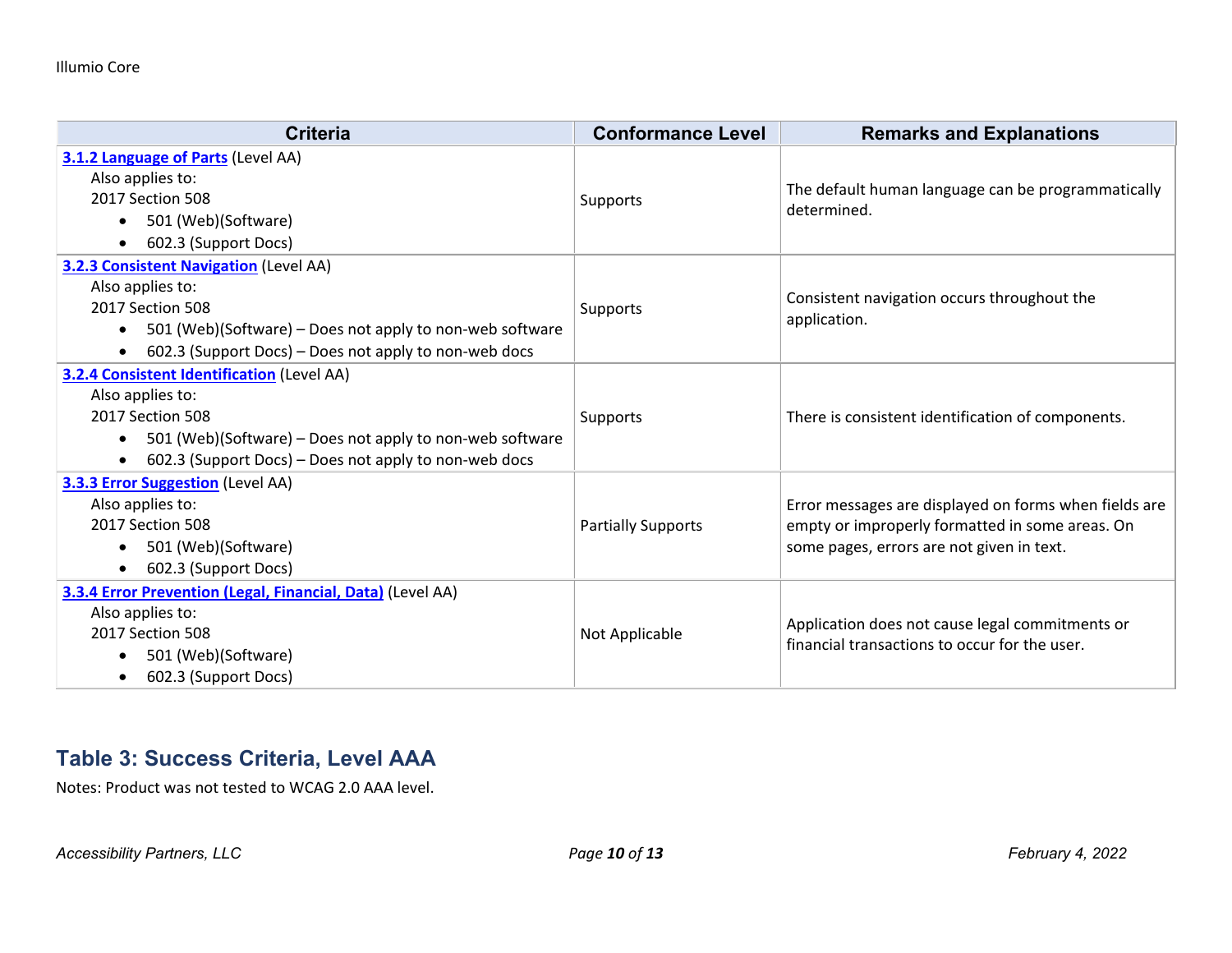# **Revised Section 508 Report**

## **Chapter 3: [Functional Performance Criteria](https://www.access-board.gov/guidelines-and-standards/communications-and-it/about-the-ict-refresh/final-rule/text-of-the-standards-and-guidelines#302-functional-performance-criteria) (FPC)**

| <b>Criteria</b>                                                | <b>Conformance Level</b>  | <b>Remarks and Explanations</b>                                                                                                                 |
|----------------------------------------------------------------|---------------------------|-------------------------------------------------------------------------------------------------------------------------------------------------|
|                                                                |                           | The application is partially keyboard operable.                                                                                                 |
| 302.1 Without Vision                                           | <b>Partially Supports</b> | The application provides name, role, state and value<br>information to assistive technology for some<br>components.                             |
|                                                                |                           | The application is partially keyboard operable.                                                                                                 |
| 302.2 With Limited Vision                                      | <b>Partially Supports</b> | The application provides name, role, state and value<br>information to assistive technology for some<br>components.                             |
|                                                                |                           | The application can be used by users with low visual<br>acuity when combined with screen magnification<br>assistive technology.                 |
|                                                                |                           | Some areas of the application have low contrast ratios.                                                                                         |
| 302.3 Without Perception of Color                              | <b>Partially Supports</b> | Color is not used as the sole means of conveying<br>information in some areas. The Illumination Map and<br>some progress meters use color only. |
| 302.4 Without Hearing                                          | <b>Supports</b>           | The application does not require user hearing.                                                                                                  |
| 302.5 With Limited Hearing                                     | Supports                  | The application does not require user hearing.                                                                                                  |
| 302.6 Without Speech                                           | Supports                  | Does not require user speech.                                                                                                                   |
| 302.7 With Limited Manipulation                                | <b>Partially Supports</b> | The application is partially keyboard operable.                                                                                                 |
| 302.8 With Limited Reach and Strength                          | <b>Partially Supports</b> | The application is partially keyboard operable.                                                                                                 |
| 302.9 With Limited Language, Cognitive, and Learning Abilities | <b>Supports</b>           |                                                                                                                                                 |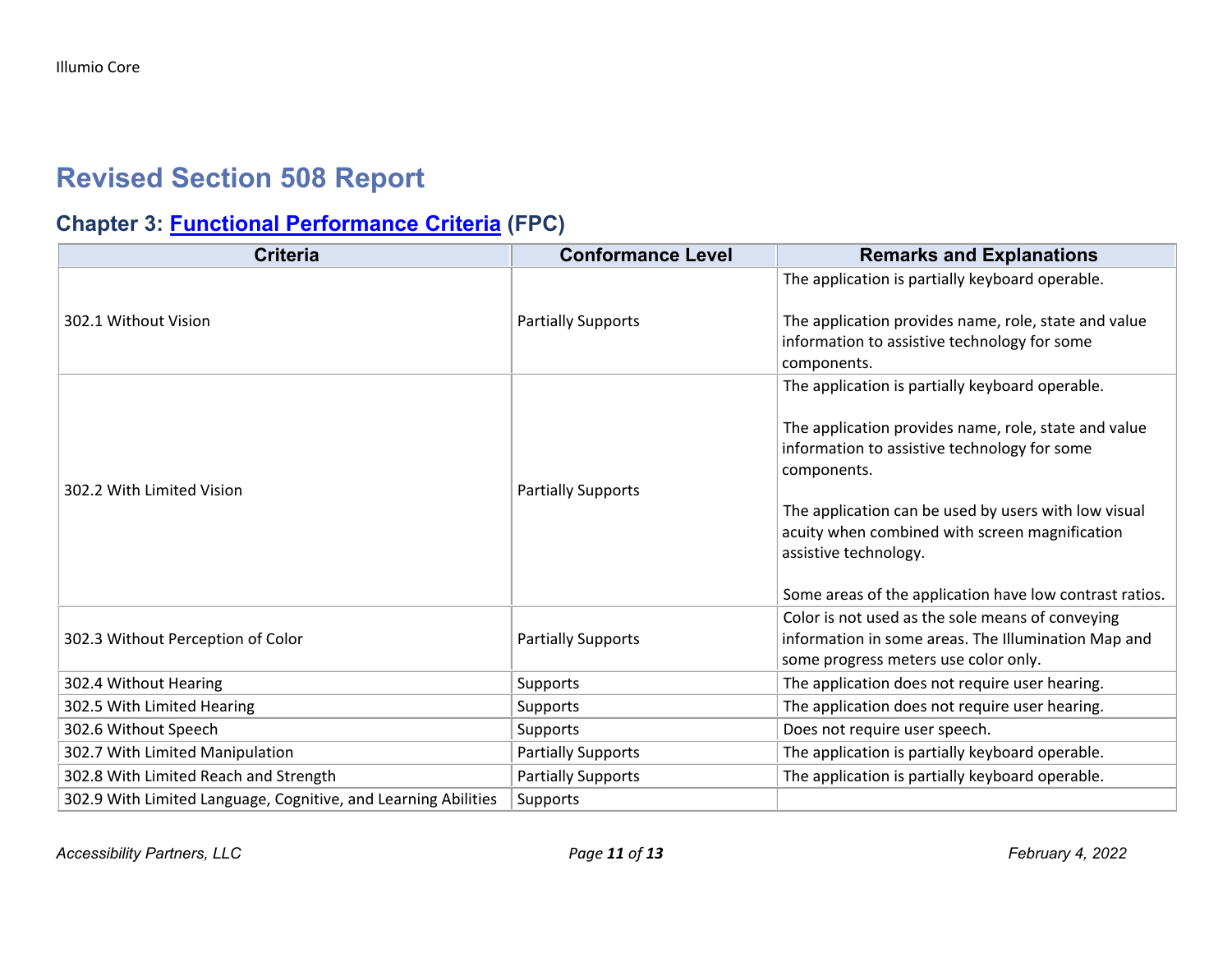#### **Chapter 4: [Hardware](https://www.access-board.gov/guidelines-and-standards/communications-and-it/about-the-ict-refresh/final-rule/text-of-the-standards-and-guidelines#401-general)**

Notes: This product is a web application and therefore this section is not applicable to the product.

#### **Chapter 5: [Software](https://www.access-board.gov/guidelines-and-standards/communications-and-it/about-the-ict-refresh/final-rule/text-of-the-standards-and-guidelines#501-general)**

Notes: This product is a web application and therefore this section is not applicable to the product.

#### **Chapter 6: Support Documentation and Services**

| <b>Criteria</b>                                                     | <b>Conformance Level</b>            | <b>Remarks and Explanations</b>                                                     |
|---------------------------------------------------------------------|-------------------------------------|-------------------------------------------------------------------------------------|
| 601.1 Scope                                                         | Heading cell - no response required | Heading cell - no response required                                                 |
| <b>602 Support Documentation</b>                                    | Heading cell - no response required | Heading cell - no response required                                                 |
| 602.2 Accessibility and Compatibility Features                      | Supports                            | The documentation is in electronic format and can<br>be converted to other formats. |
| 602.3 Electronic Support Documentation                              | See WCAG 2.0 section                | See information in WCAG section                                                     |
| 602.4 Alternate Formats for Non-Electronic Support<br>Documentation | Supports                            | The documentation is in electronic format and can<br>be converted to other formats. |
| <b>603 Support Services</b>                                         | Heading cell - no response required | Heading cell - no response required                                                 |
| 603.2 Information on Accessibility and Compatibility Features       | Does Not Support                    | Illumio does not provide an accessibility statement<br>for the application.         |
| 603.3 Accommodation of Communication Needs                          | Supports                            | Support services accommodate end users with<br>disabilities.                        |